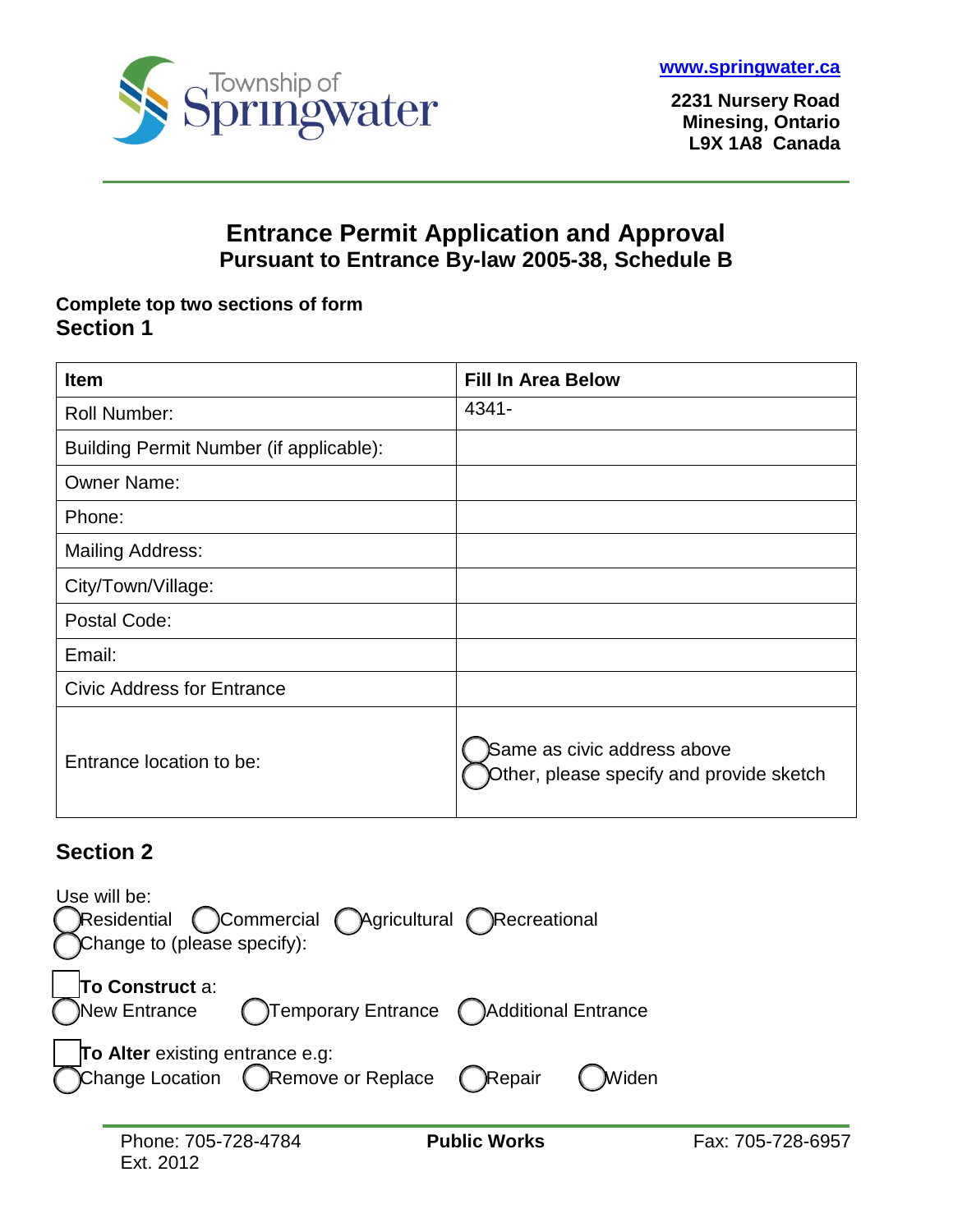Surface of Entrance Will Be: ☐ Asphalt ☐ Concrete ☐ Unistone/Interlock ☐ Gravel Other (specify):

#### **Notes:**

- 1. Proposed entrances to be staked at roadside.
- 2. \$75 Fee applies to all **new** entrances.
- **3. Poured concrete end protection for culverts is not acceptable. Poured concrete driveways will not be replaced by Township if culvert needs to be replaced or reset.**
- 4. Work to be started within 6 months of issue date (See Item 3 under Conditions).
- 5. Contractors will require Temporary Road Occupancy Permits.

#### **Acknowledgement:**

I have read the notes above, the indemnity clause (on page 4), will construct to Township Standards STD-D1, and obtain any associated permits that may be required (e.g. Temporary Road Allowance).

| <b>Owner/Authorized Applicant Signature</b>                        | Date: (MM-DD-YY)              |
|--------------------------------------------------------------------|-------------------------------|
| <b>For Office Use Only</b>                                         |                               |
| <b>Entrance Permit:</b><br>Inspected                               | On Site                       |
| <b>Item</b>                                                        | <b>Fill In Area Below</b>     |
| Inspected By (Print):                                              |                               |
| <b>Inspector Signature:</b>                                        |                               |
| Date:                                                              |                               |
| <b>Culvert Required:</b><br>Yes<br>If yes, complete the following: | No                            |
| Item                                                               | <b>Fill In the Area Below</b> |
| Length (in meters):                                                |                               |
| Diameter (in millimeters):                                         |                               |
| Type:                                                              | Galvanized Metal<br>Other     |
| Gauge:                                                             | 16 (1.6mm)<br>14 (2.0mm)      |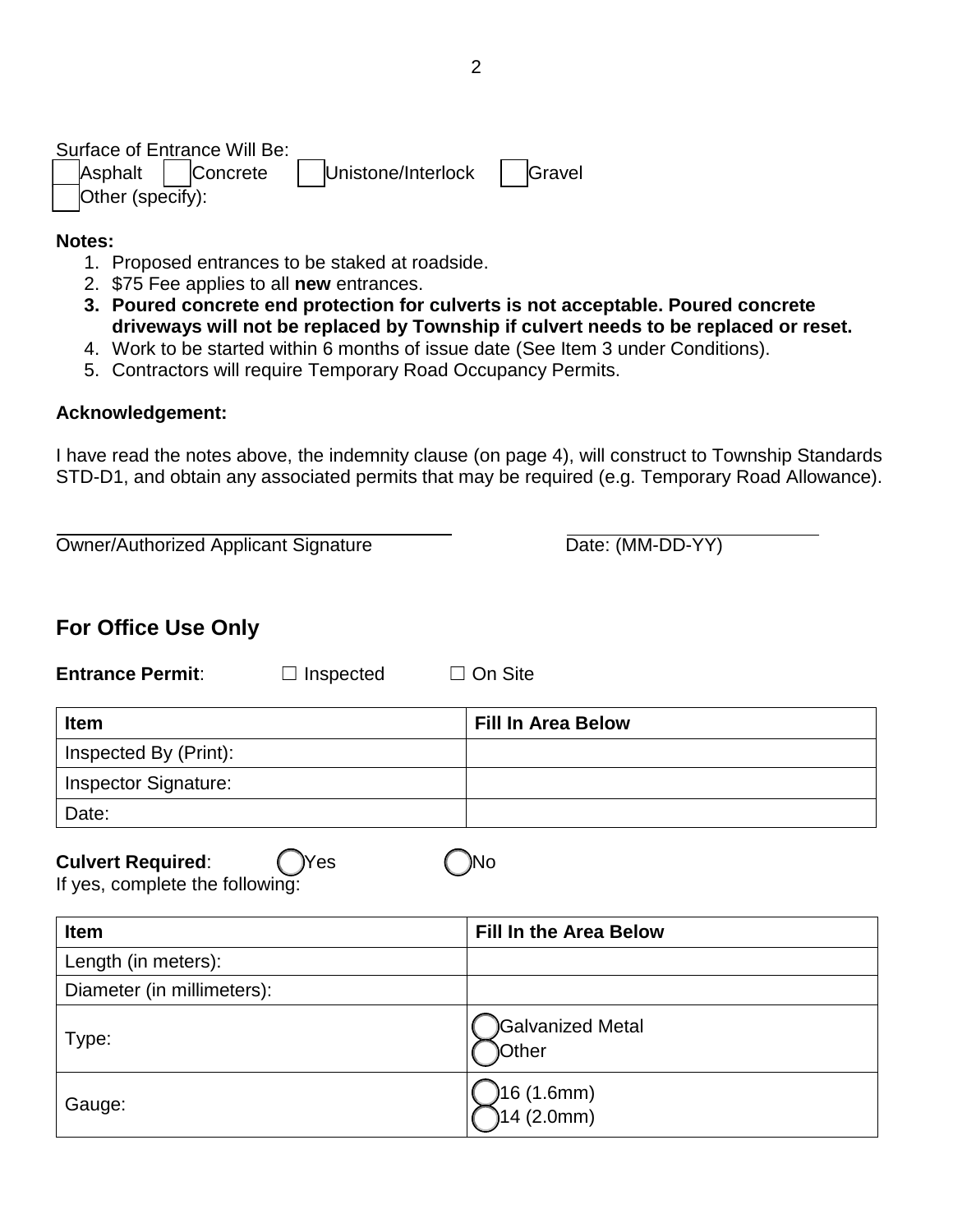### **Special Instruction to Owner:**

Construct in accordance with approved Site/Lot Grade Plan as attached.

Name of Site Plan/Lot Grade Consultant:

Date approved by Consultant:

### **Permit Approval**

Permit approved as proposed

☐ Permit approved **with changes listed below**

Not approved – see below

Comment:

This approval is issued under the authority vested in the Township of Springwater, Director of Public Works or Designate by By-law 2005-038 and regulations thereto.

Director of Public Works or Designate Director Oate: (MM-DD-YY)

**Note: Culvert installation requirements Engineering Standard Drawing No. STD-D1** www.springwater.ca/Services/PublicWorks/wspar\_009024

Updated April 2018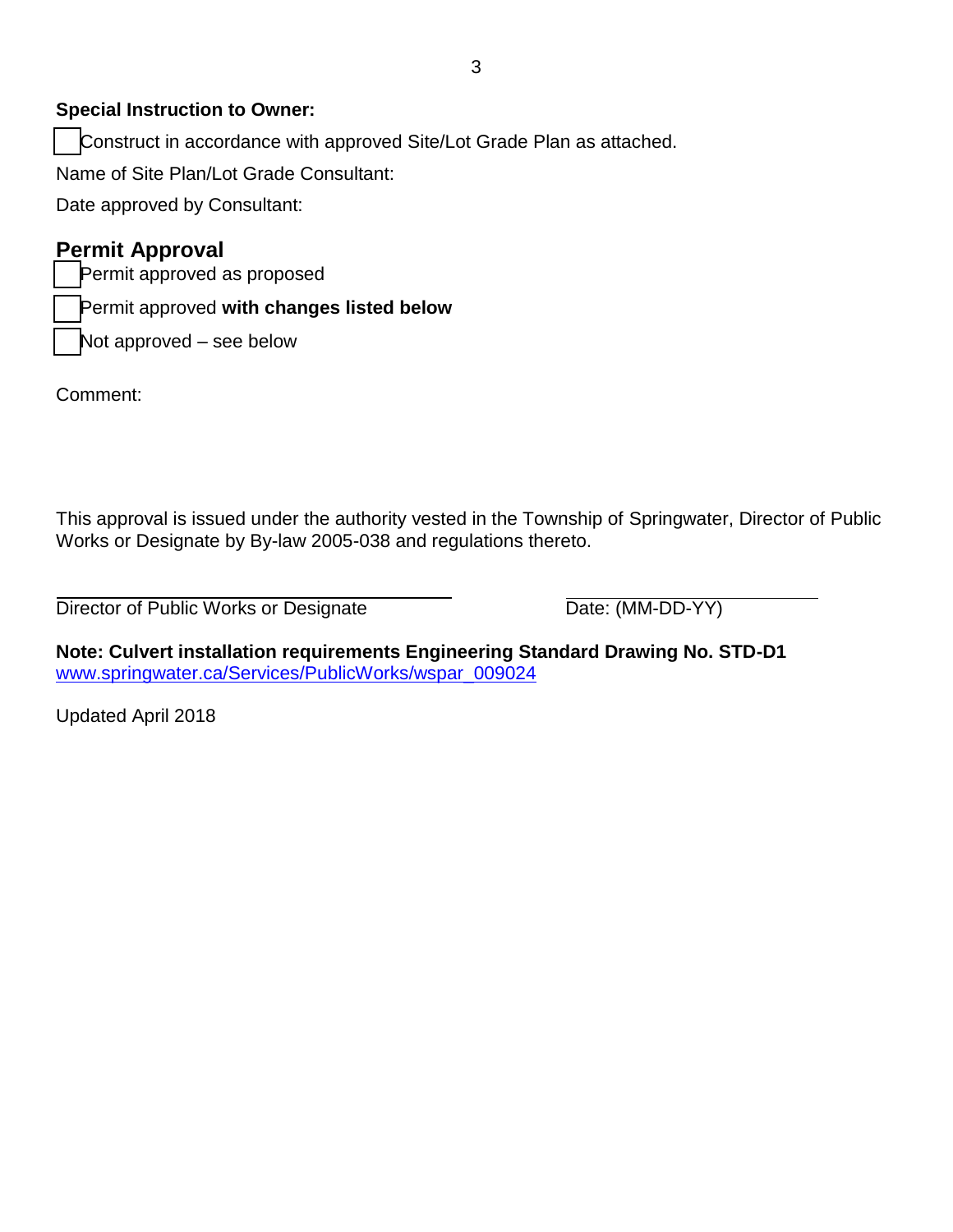## **Entrance Permit Application and Approval Pursuant to Entrance By-law 2005-38, Schedule B**

#### **Entrance Permit Conditions**

- 1. This Entrance Permit is subject to all Municipal By-laws.
- 2. Work on the construction or alteration of an entrance must not be started before an Entrance Permit for the work has been issued by the Township.
- 3. Work on an installation or development for which a permit is granted must start within six months of the date of issue of the permit or the permit shall be void and shall be cancelled by the Township.
- 4. All works related to or forming a part of an entrance shall be carried out in accordance with the approved plans and specifications, subject to the approval of the Township. The Owner of the property shall bear all expense related thereto.
- 5. Trees, shrubs etc., on the right of way of a Township road must not be cut or trimmed without the permission of the Township and such cutting or trimming may only be done under the direct supervision of the Township or its duly authorized agent. Where it is necessary to cut or trim trees on property adjacent to a Township road, the applicant must make the necessary arrangement with the property Owners and must bear all expenses in connection therewith, including any damages occasioned as a result of such cutting or trimming.
- 6. Each entrance must be designed, constructed and maintained in a manner that prevents surface water from the entrance way and/or the adjoining property from being discharged via the entrance onto the Township road.
- 7. The applicant is responsible for the construction, marking and maintenance of the detours required and for maintaining safety measures for the protection of the public during the construction of any works in respect to an entrance.
- 8. The design and specifications of an entrance must not be changed without the approval of the Township of the Owner if a property desires to change the design on an entrance, curb, gutter etc., an application to do so must be submitted to the Township for approval.
- 9. The use or purpose of an entrance must not be changed in a manner that changes the classification of the entrance. Improper use of an entrance may result in cancellation of the permit thereof. If the Owner of a property desires to change the classification of an entrance, an application to do so must be submitted to the Township for approval.
- 10. The Owner of the property served by an entrance shall maintain each entrance to his property in accordance with the requirements of the Township.
- 11. If there is an expiry date named on this permit and a further term is desired, an application for the renewal of the permit shall be made to the Township before the expiry date named in this permit. A further term may be approved or refused by the Township.